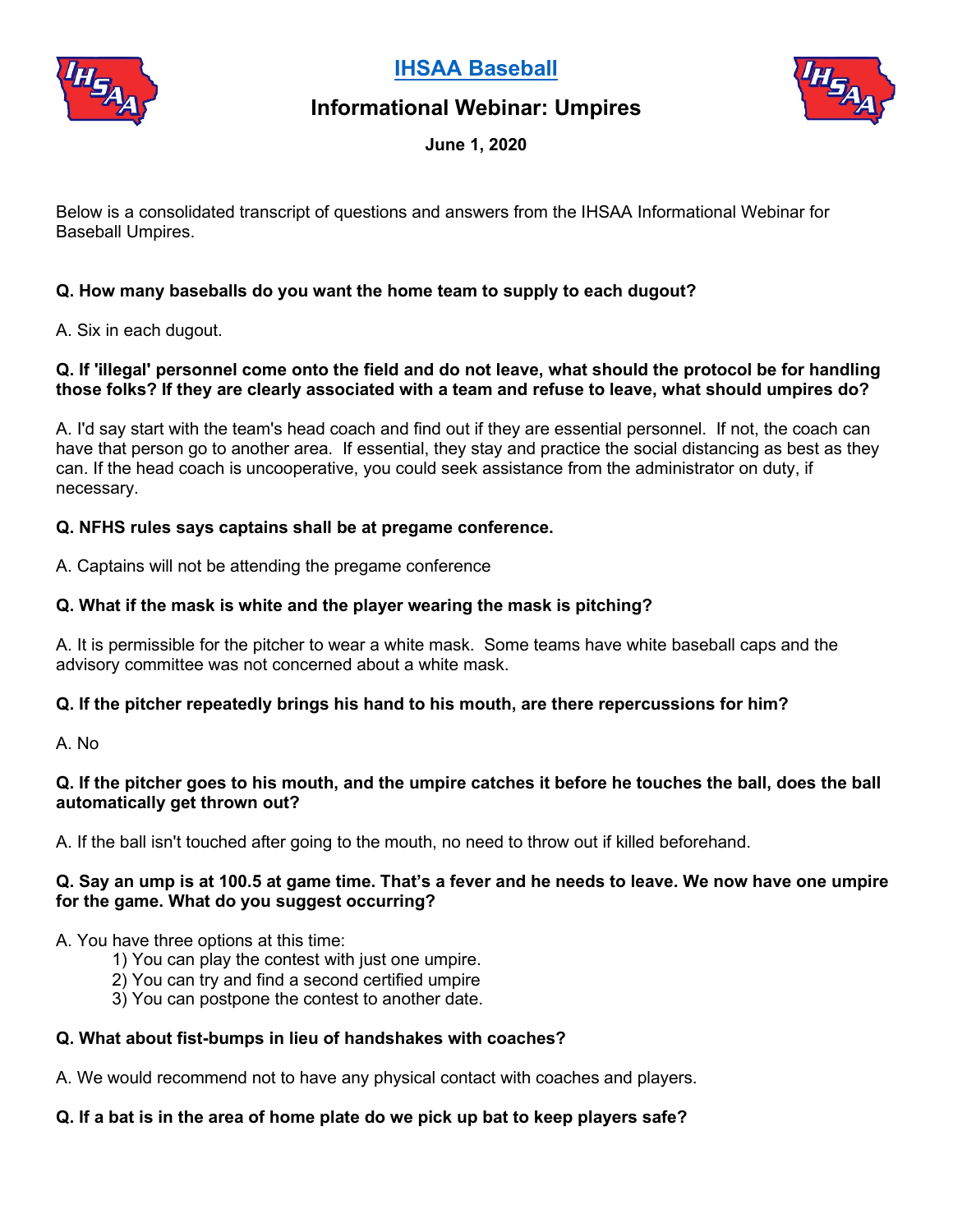A. If need be, first preference is to kick out of way. If need to use hands, grab barrel of the bat, then use hand sanitizer right away

## **Q. Who is responsible for retrieving a passed ball that is not live?**

A. Defensive team

### **Q. If possible, catcher retrieve foul ball from screen and continue with it?**

A. Yes; ball only needs to leave play if someone goes to their mouth

#### **Q. If we develop a cough or slight fever the day of the game, what's protocol to call off? Do we need to find a replacement? Can a contest continue with one official? Will schools hold it against umpires for this?**

A. Just like if you are sick any time. Know what your assignor wants you to do, if an assignor gave you the contest. If contracted directly with the school, contact the A.D. Help find a replacement if that is proper protocol.

### **Q. Can a pitcher use hand sanitizer in lieu of going to mouth? What if they touch, or itch their nose?**

A. if in doubt, throw the ball out

### **Q. Still a balk if he goes to mouth on rubber?**

A. Yes, this would still be a balk. yes; then during the dead ball, have the pitcher sanitize his hands

#### **Q. what about a pitcher that goes to the hand sanitizer bottle then directly to the glove or ball? Shouldn't they need to wipe hand?**

A. Yes; the hand sanitizer should be treated the same as if the pitcher went to his mouth

### **Q. Will the kids be instructed to stay in dugout after a home run?**

A. Coaches have been told to find a new way to celebrate home runs

### **Q. Rosin bag or tool to clean cleats ok behind the mound?**

A. Still OK.

### **Q. What about the extended dugout towards outfield, where players are behind the existing foul fence**

A. That is fine

### **Q. Can I work with a school to see some live pitches during their preseason practices?**

A. Yes, this is permissible.

### **Q. Media box still must be established before start of game?**

A. That is correct.

# **Q. So if we have 2 umps then 1 must go behind the plate.**

A. Yes.